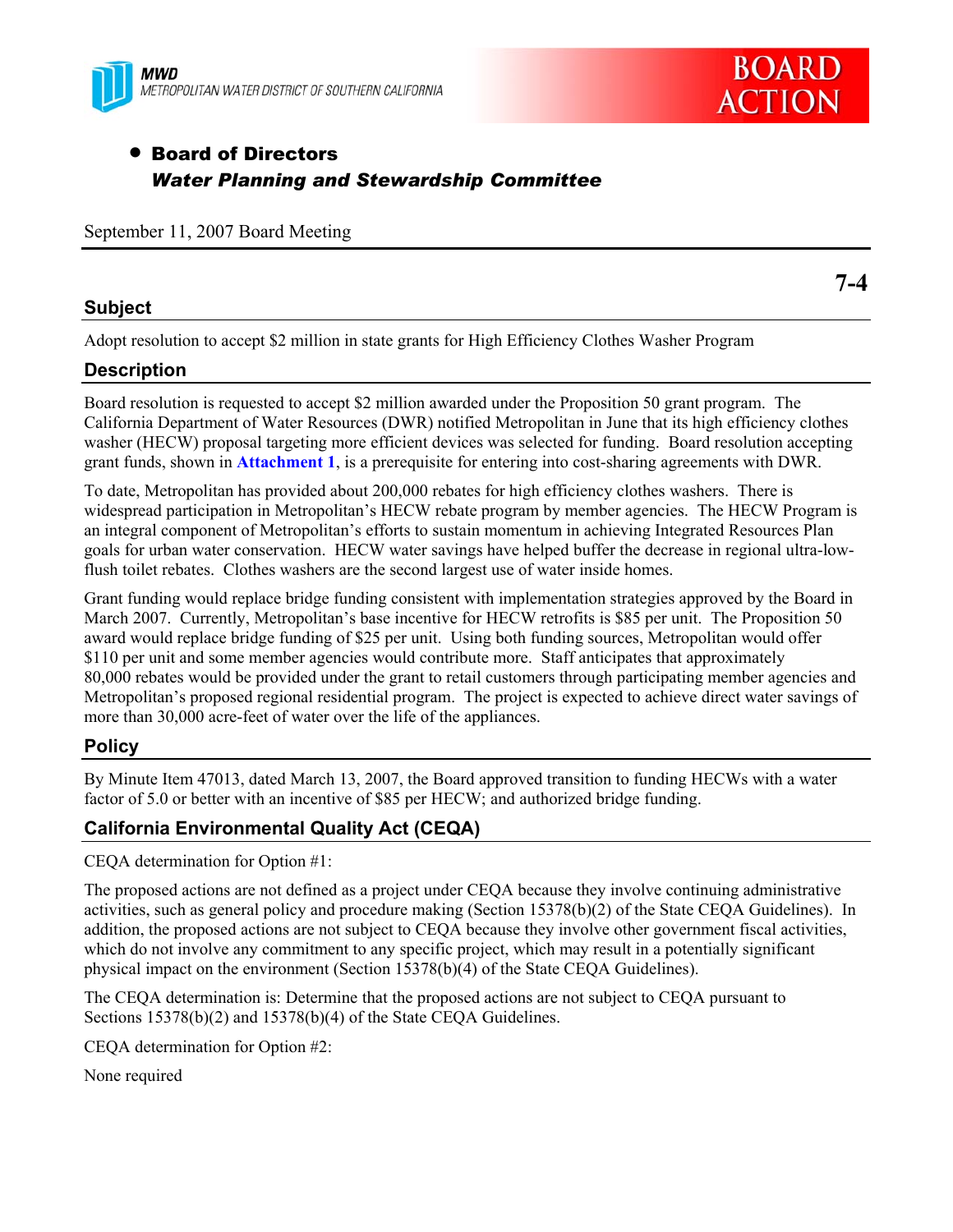## **Board Options**

#### **Option #1**

Adopt the CEQA determination and resolution accepting Proposition 50 grant (**Attachment 1**). **Fiscal Impact:** Receipt of \$2 million in state funds under Proposition 50. Metropolitan would contribute about \$2 million.

**Business Analysis:** Achieve a direct water savings of more than 30,000 acre-feet of water for approximately 80,000 units over the life of the devices

## **Option #2**

Do not adopt the resolution accepting Proposition 50 grant (**Attachment 1**). **Fiscal Impact:** Loss of \$2 million in grant funding, and reduced Metropolitan incentive payouts **Business Analysis:** Lost opportunity to increase regional water conservation

#### **Staff Recommendation**

Option #1

8/20/2007 *Grace Chan Date* 

*for Stephen N. Arakawa Manager, Water Resource Management* 

C. Man 8/24/2007 *Debra C. Man* 

*for Jeffrey Kightlinger General Manager* 

*Date* 

**Attachment 1 – Resolution for the High Efficiency Clothes Washer Rebate Program targeting Water Factor 5.0 or better** 

BLA #5572